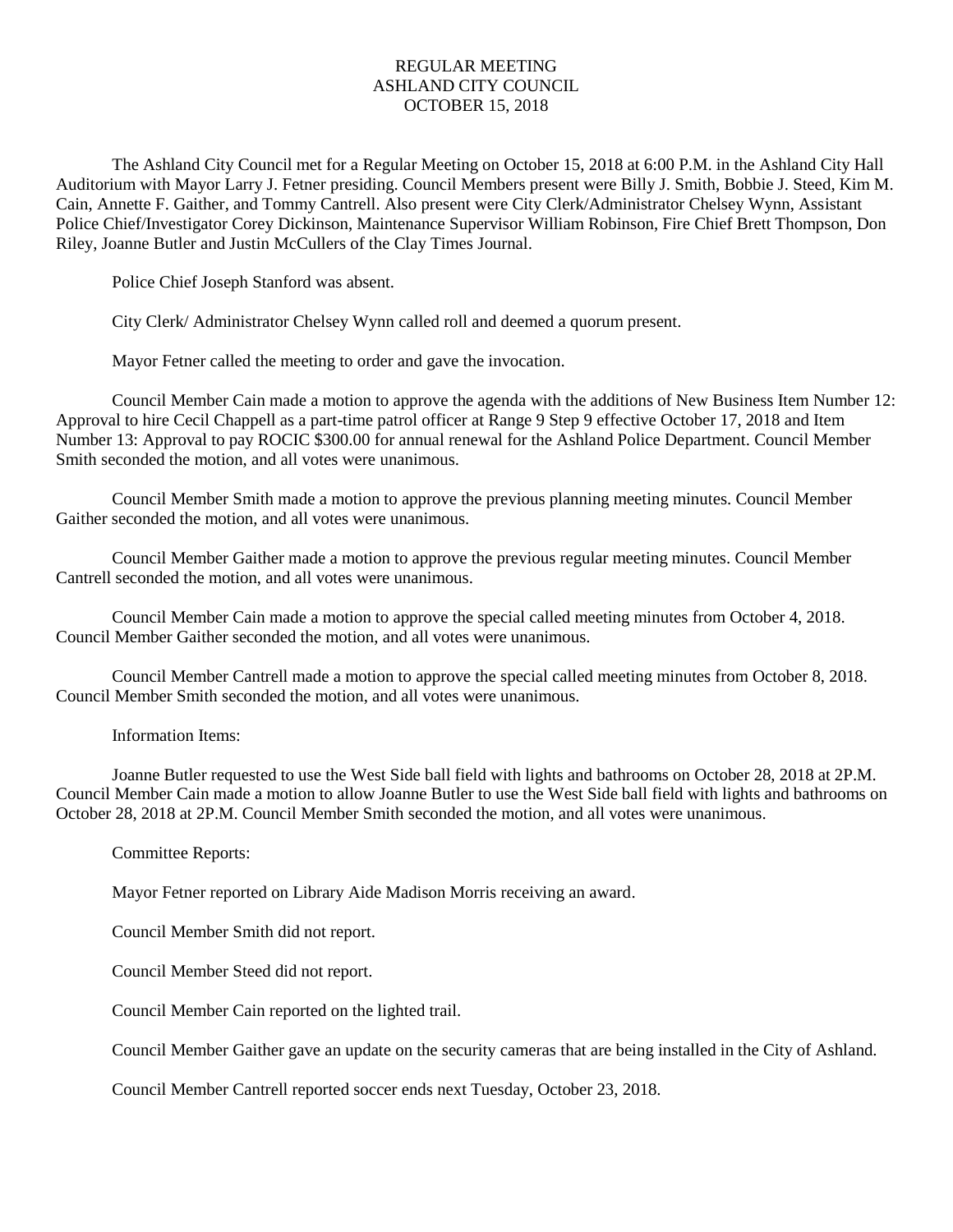## 10.15.2018 Page 2

Assistant Police Chief/Investigator Dickinson reported that Coffee with A Cop was a success with 30-40 citizens stopping. Assistant Police Chief/Investigator Dickinson also reported on the part-time position on the agenda and that all officers are currently responding to animal calls until the Code Enforcement Officer is hired.

Fire Chief Thompson reported that the Fire Department went to Ashland Elementary the week before and had Fire Protection Awareness safety and that the Christmas Parade is December 6, 2018.

City Clerk/Administrator Chelsey Wynn reported on the audit being October 29, 2018 – November 2, 2018, upcoming Retirement Systems of Alabama training, and Veteran's Day invitations going out later this week.

Maintenance Supervisor Robinson reported that the Maintenance Department is making changes and getting things done.

## New Business:

Council Member Smith made a motion to approve the bills received since the last regular meeting in the amount of \$14,213.01. Council Member Gaither seconded the motion, and all votes were unanimous.

Council Member Smith made a motion approving to pay Mark's Cleaning Service \$375.00 to strip and wax floors at the Senior Center. Council Member Cantrell seconded the motion, and all votes were unanimous.

Council Member Cain made a motion approving to pay S.S. Nesbitt \$2,516.00 for renewal premium of Glatfelter accidental insurance policy for the Ashland Fire Department. Council Member Gaither seconded the motion, and all votes were unanimous.

Council Member Cantrell made a motion to pay Harris Mechanical Services \$1,800.00 to install permanent power on 18 lamp posts at the Ashland City Park. Council Member Gaither seconded the motion, and all votes were unanimous.

Council Member Gaither made a motion to promote Tony Hubbard to Code Enforcement/Animal Control/Safety Officer (salaried position) at a pay Range 15 Step 1 (\$16.39/hour) effective November 2, 2018. Council Member Cantrell seconded the motion, and all votes were unanimous.

Council Member Gaither made a motion to open the position of Patrol Officer. Council Member Cantrell seconded the motion, and all votes were unanimous.

Council Member Gaither made a motion to purchase a radio from Allcomm Wireless and allow Allcomm Wireless to install the radio at their shop at an estimated cost of \$828.50. Council Member Cain seconded the motion, and all votes were unanimous.

Council Member Gaither made a motion to rezone two parcels of land located at parcel number 17 11 05 21 0 002 022.00 (pin: 7061) and parcel number 17 11 05 21 0 002 023.000 (pin: 7062) from B-1(General Business) and AG(Agriculture) to all B-1 (General Business). Council Member Cantrell seconded the motion, and all votes were unanimous.

Council Member Cain made a motion to pay Goodwyn, Mills, & Caywood, Inc. \$829.00 for adjustment for 2015 ALDOT Cost Audit (to be reimbursed by grant funds). Council Member Gaither seconded the motion, and all votes were unanimous.

Council Member Steed made a motion to pay Edgar & Associates \$1,650.00 for audit planning. Council Member Smith seconded the motion, and all votes were unanimous.

Council Member Cain made a motion to pay East Alabama Regional Planning & Development Commission \$306.00 for 1<sup>st</sup> quarter membership dues, Council Member Steed seconded the motion, and all votes were unanimous.